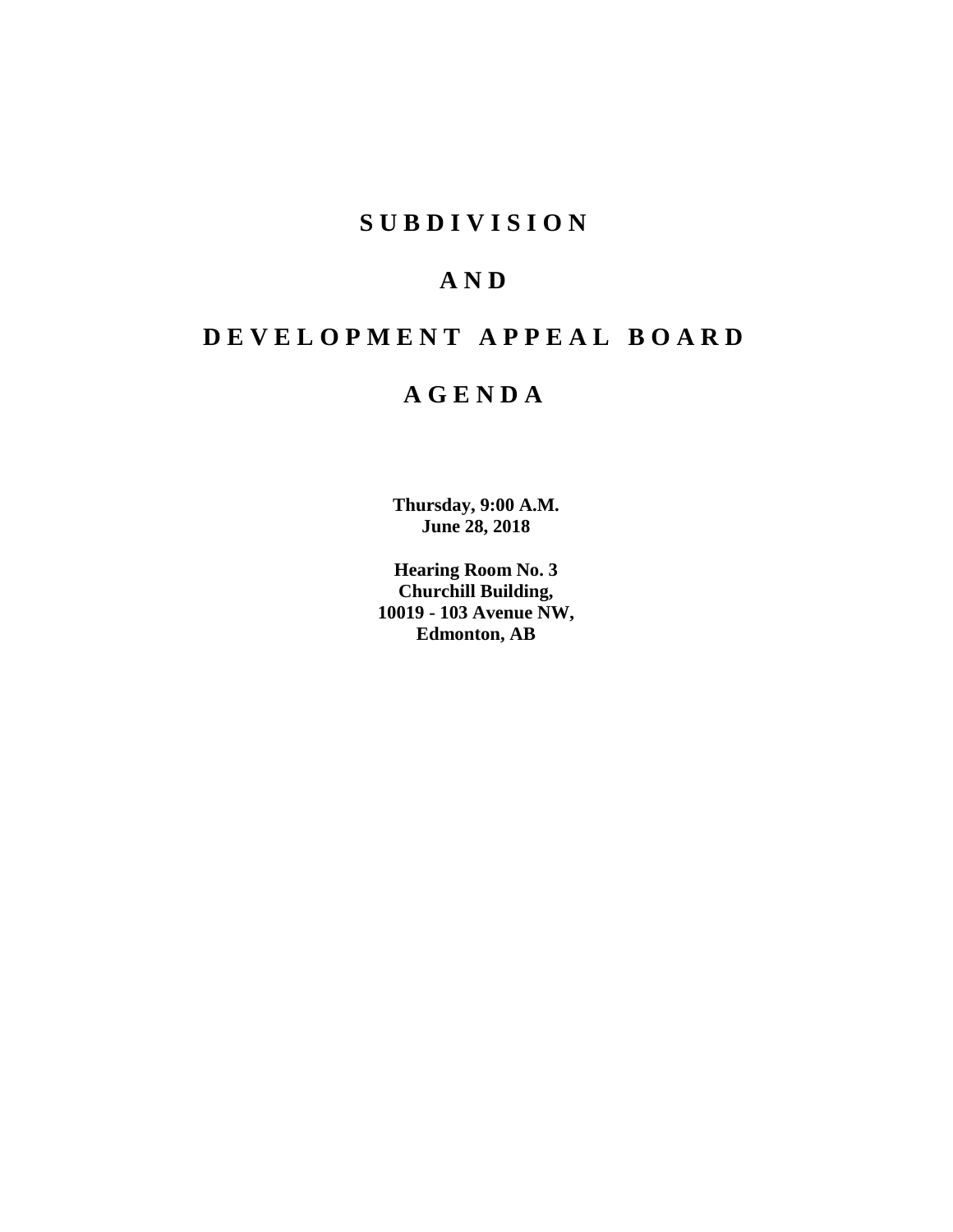$\overline{\phantom{a}}$ 

# **SUBDIVISION AND DEVELOPMENT APPEAL BOARD HEARING ROOM NO. 3**

| <b>TO BE RAISED</b> |                 |                                                                                                                                                                                           |  |  |  |  |  |
|---------------------|-----------------|-------------------------------------------------------------------------------------------------------------------------------------------------------------------------------------------|--|--|--|--|--|
| 9:00 A.M.           | $SDAB-D-18-069$ | Change the Use from a Professional, Financial<br>and Office Support Services to a Child Care<br>Services (122 children) and to develop an<br>outdoor play space (remove 6 parking spaces) |  |  |  |  |  |
|                     |                 | 6060 - Andrews Way SW<br>Project No.: 271687264-001                                                                                                                                       |  |  |  |  |  |
|                     |                 |                                                                                                                                                                                           |  |  |  |  |  |

*NOTE: Unless otherwise stated, all references to "section numbers" refer to the authority under the Edmonton Zoning Bylaw 12800.*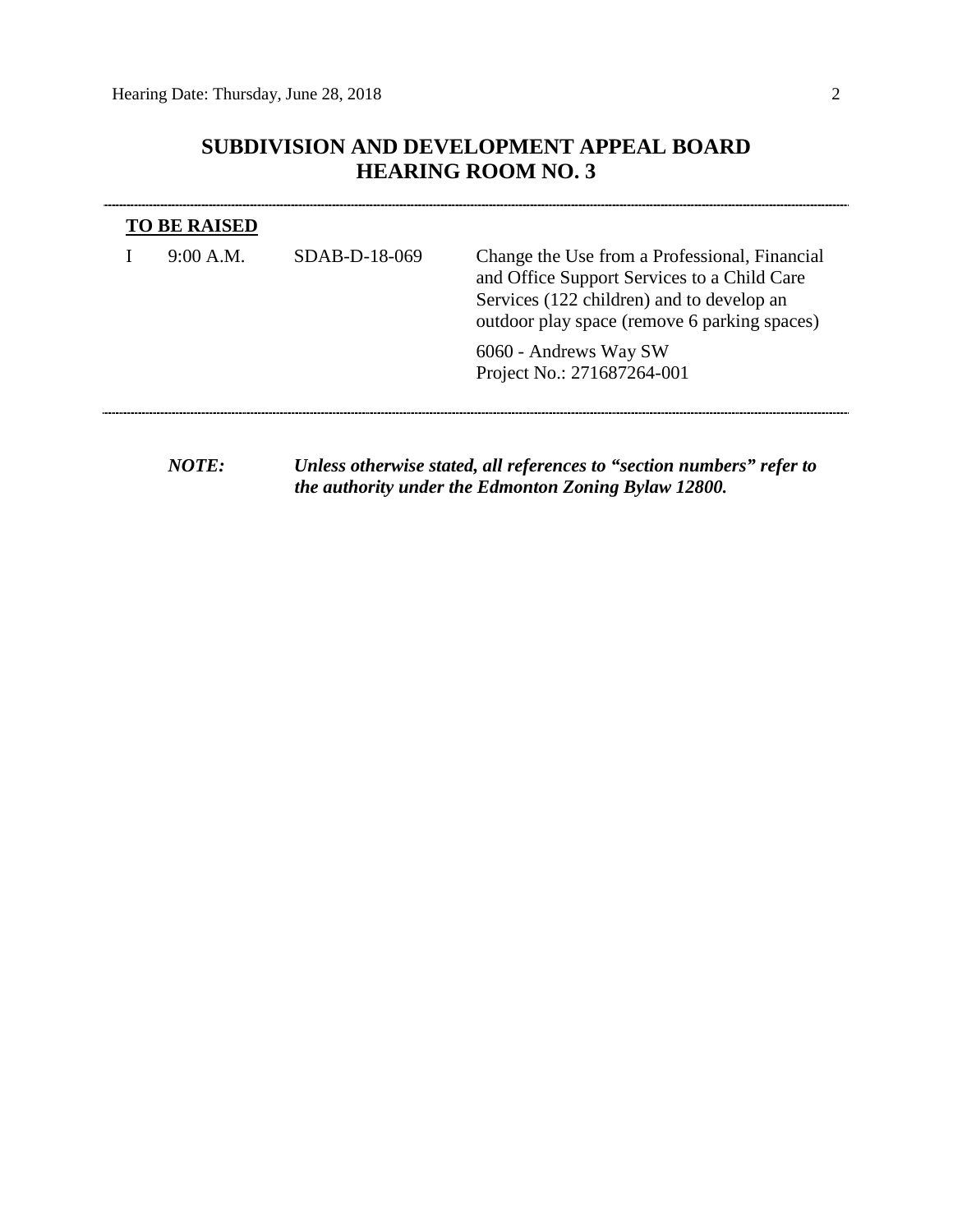# **TO BE RAISED**

#### **ITEM I: 9:00 A.M. FILE: SDAB-D-18-069**

## AN APPEAL FROM THE DECISION OF THE DEVELOPMENT OFFICER BY AN ADJACENT PROPERTY OWNER

## APPELLANT:

APPLICATION NO.: 271687264-001

APPLICATION TO: Change the Use from a Professional, Financial and Office Support Services to a Child Care Services (122 children) and to develop an outdoor play space (remove 6 parking spaces)

DECISION OF THE DEVELOPMENT AUTHORITY: Approved with conditions

DECISION DATE: March 15, 2018

DATE OF APPEAL: April 10, 2018

NOTIFICATION PERIOD: March 22, 2018 through April 12, 2018

RESPONDENT: S. Turna / 1932587 Alberta Ltd.

MUNICIPAL DESCRIPTION<br>OF SUBJECT PROPERTY:

OVERLAY: N/A

6060 - Andrews Way SW

LEGAL DESCRIPTION: Plan 1524442 Blk 20 Lot 85

ZONE: (DC1) Direct Development Control Provision (Bylaw 17739)

STATUTORY PLAN(S): Ambleside Neighbourhood Structure Plan Windermere Area Structure Plan

## *Grounds for Appeal*

The Appellant provided the following reasons for appealing the decision of the Development Authority: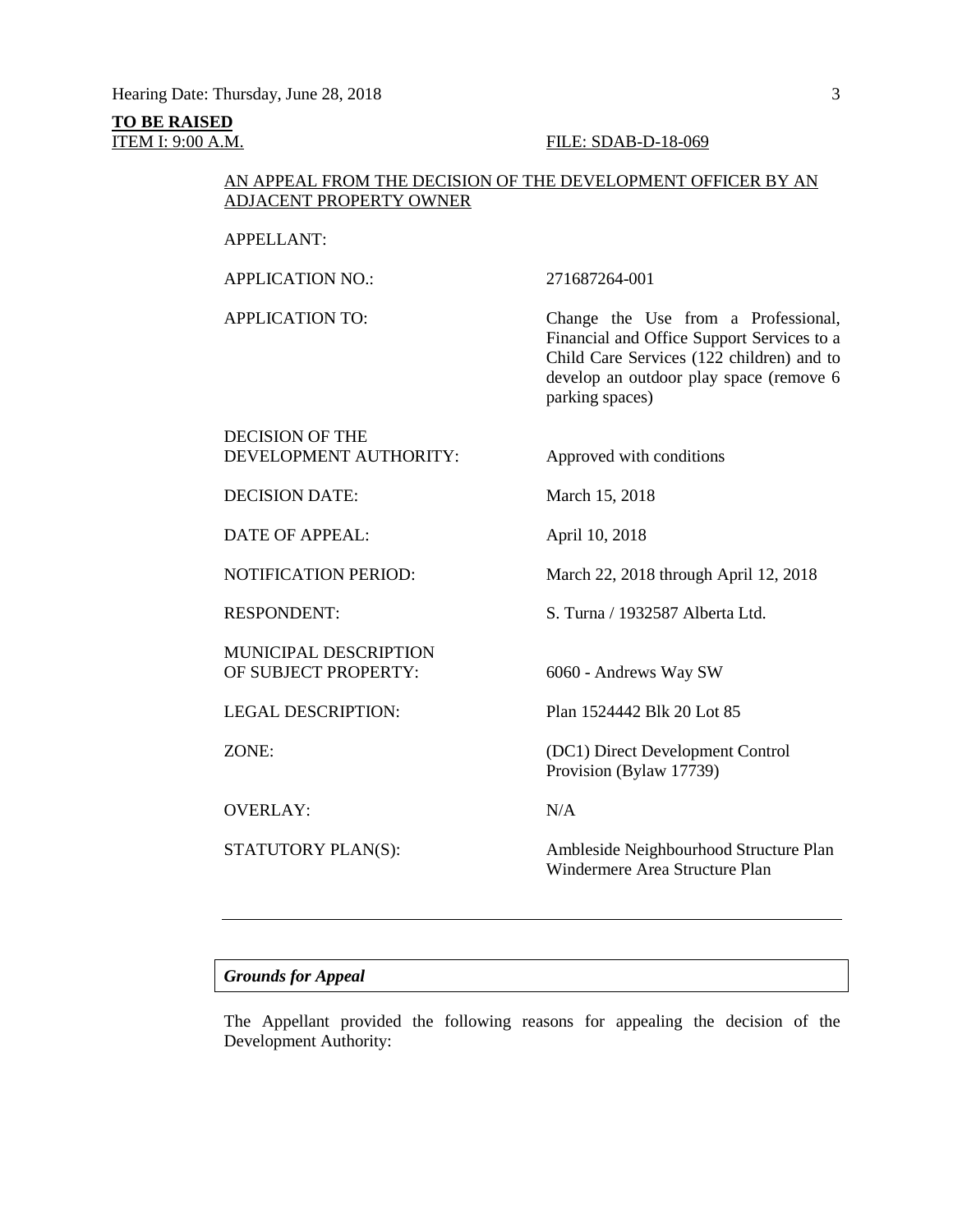We, along with the neighbourhood, want to appeal the approval for a CHILD CARE SERVICES (122 children) 114, 6060 ANDREWS WAY SW AMBLESIDE, which backs onto our residential area.

It is a big concern for all, as it will definitely have a "negative effect" on our community. We feel it is an error in decision on the part of the City Development Planning and an error in our decision to purchase here; were not advised NOISY CHILDCARE FACILITIES were planned.

Our reasons of concern are as follows:

- 1) the DIRECT DEVELOPMENT CONTROL PROVISION document was dated SEPTEMBER 7, 2016 to give info of what could possibly be developed in this area. This was AFTER most of our homes were built. Our builders said HIGH END office/businesses were planned. It was to COMPLIMENT the residential area.... (a daycare is not high end, nor compliments a community, especially backing onto our residential)
- 2) originally talking to Paul Kowal during Dec/17Jan/18, he advised that this lot was approved for 1 storey OFFICE ONLY. Then talking to Ingrid 2 weeks ago at the APPEALS OFFICE, she advised this was recently CHANGED to being approved for 122 child care facility, why? This was not indicated when we purchased our lot that there would be daycares, only high end offices.
- 3) Do we need 122 children backing directly onto our crescent/back yard area, when we ALREADY have 2 child care services a few lots down from this proposed area? (See attached pictures)
- 4) It is an infringement on our privacy; there is only a walkway between our 3159 ALLAN LANDING back yard/s and this proposed play area. If sitting on our patios/yards with screaming kids playing in the proposed play area 5 days a week....think about it, would you like that directly behind your yards? This is not a COMPLIMENT to our residential area.
- 5) There will be direct access from this planned child care to the storm drainage pond behind this lot, (there is a 2 sidewalk accesses, one next to this lot approved and the other on the other side of 6050 ANDREWS where kids will be brought down to play, etc. THIS WILL BECOME A PLAY AREA!! NOTE: It is being done already by the other child care facilities here! This POND area is not a playground, just as it is NOT a dog park for letting dogs run loose. But daycares/child care will still use it as such.
- 6) We all bought in this higher end area (\$million dollar houses) NOT EXPECTING to have YET ANOTHER CHILD CARE/LEARNING CENTRE planned, infringing onto our back yards!
- 7) and yes, we knew there would be high end commercial buildings, much as they are, but NOT 3 CHILDCARE services .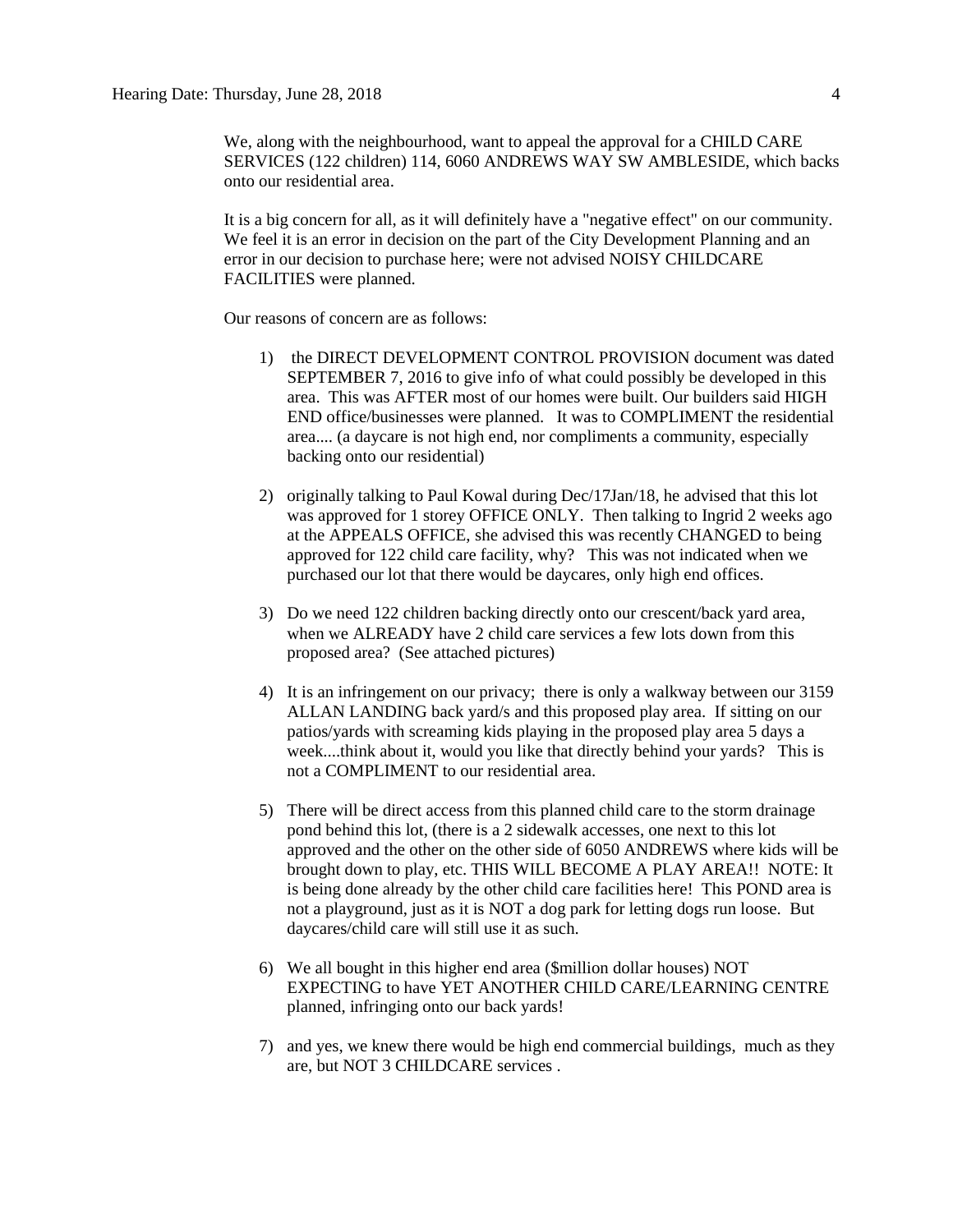8) it is known facts that to live behind child care facilities: LOWERS OUR PROPERTY VALUE, (who wants to buy homes near noisy childcare centres), ALWAYS NOISY YELLING & CRYING KIDS, DRAWS TOO MUCH TRAFFIC INTO THE COMMUNITY (at peak hours, during lunch hours, hometimes) RESULTS IN OLDER TEENAGERS PARKING AND VANDALIZING PLAY AREA AND NEARBY PROPERTIES

We WILL be AFFECTED AS A COMMUNITY LIVING DIRECTLY BEHIND THIS CHILDCARE because of the above reasons.

If it was changed recently to being approved from an office to childcare, it should be able to be changed BACK to OFFICE ONLY WITH PARKING.....NO PLAY AREA! The Community should have a "say" in our keeping our neighbourhood a high end area. We are paying ENORMOUS CITY TAXES, our taxes should significantly DECREASE as this is a downgrade from the high end it should be.

These are a few of our concerns and we appeal to change the approval back to "PROFESSIONAL HIGH END BUSINESS OFFICES as original plan, NOT INCLUDING THIS CHILD CARE FACILITY SO CLOSE TO OUR BACKYARD/HOMES. There are plenty enough child care facilities already near us, and plenty enough areas AWAY FROM OUR HIGH END RESIDENTIAL to consider.....that would eliminate our neighbourhoods concern.

## *General Matters*

### **Appeal Information:**

The Subdivision and Development Appeal Board made and passed the following motion on May 23, 2018:

### **"The hearing of this matter has been adjourned to June 27 or June 28, 2018."**

The *Municipal Government Act*, RSA 2000, c M-26 states the following:

#### **Grounds for Appeal**

**685(1)** If a development authority

- (a) fails or refuses to issue a development permit to a person,
- (b) issues a development permit subject to conditions, or
- (c) issues an order under section 645,

the person applying for the permit or affected by the order under section 645 may appeal to the subdivision and development appeal board.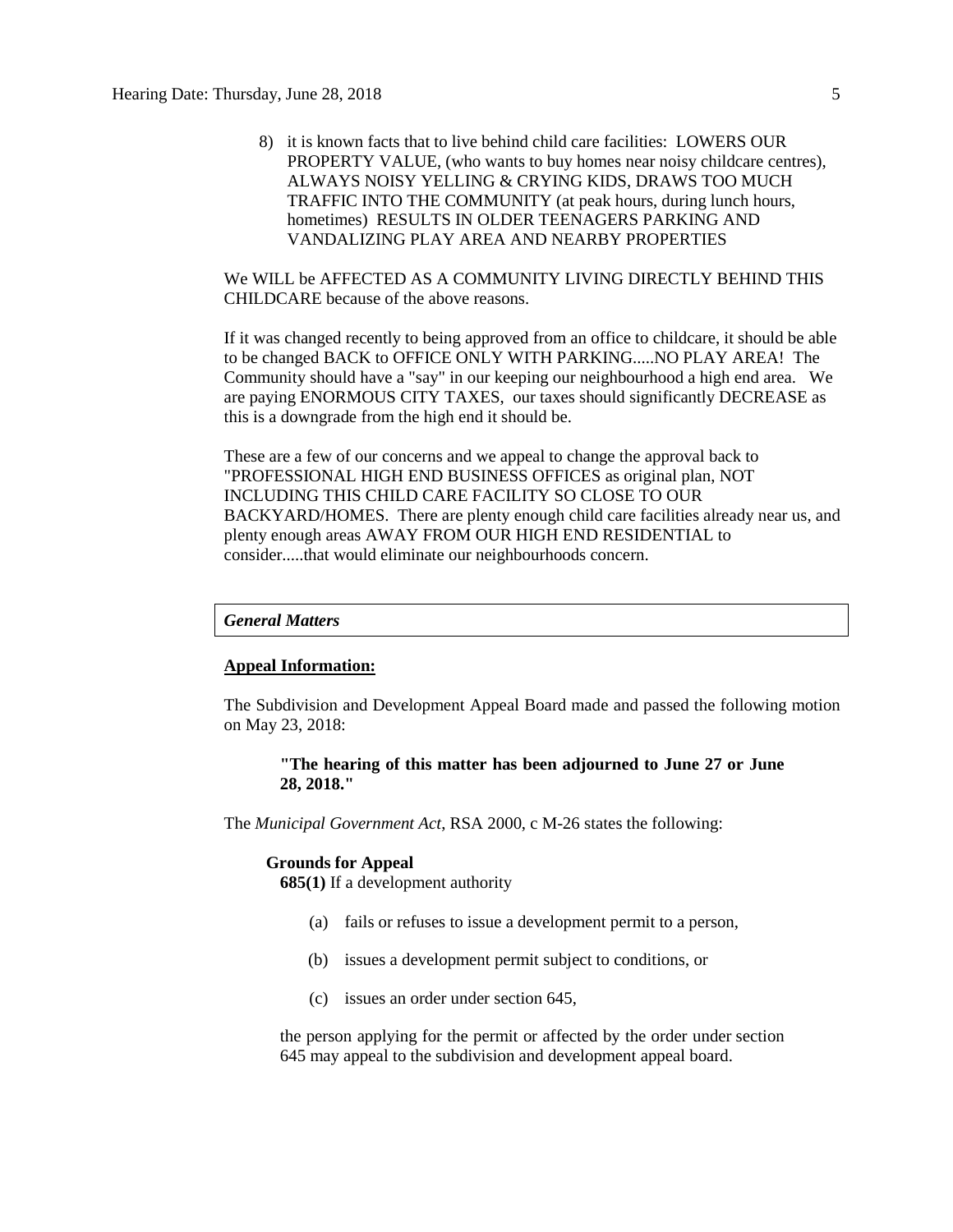**(2)** In addition to an applicant under subsection (1), any person affected by an order, decision or development permit made or issued by a development authority may appeal to the subdivision and development appeal board.

#### **Appeals**

**686(1)** A development appeal to a subdivision and development appeal board is commenced by filing a notice of the appeal, containing reasons, with the board,

- (a) in the case of an appeal made by a person referred to in section 685(1)
- (i) with respect to an application for a development permit,
	- (A) within 21 days after the date on which the decision is made under section 642, or
	- (B) if no decision is made with respect to the application within the 40-day period, or within any extension of that period under section 684, within 21 days after the date the period or extension expires,
	- or
	- (ii) with respect to an order under section 645, within 21 days after the date on which the order is made, or
- (b) in the case of an appeal made by a person referred to in section 685(2), within 21 days after the date on which the notice of the issuance of the permit was given in accordance with the land use bylaw.

**685(4)** Despite subsections (1), (2) and (3), if a decision with respect to a development permit application in respect of a direct control district

- (a) …
- (b) is made by a development authority, the appeal is limited to whether the development authority followed the directions of council, and if the subdivision and development appeal board finds that the development authority did not follow the directions it may, in accordance with the directions, substitute its decision for the development authority's decision.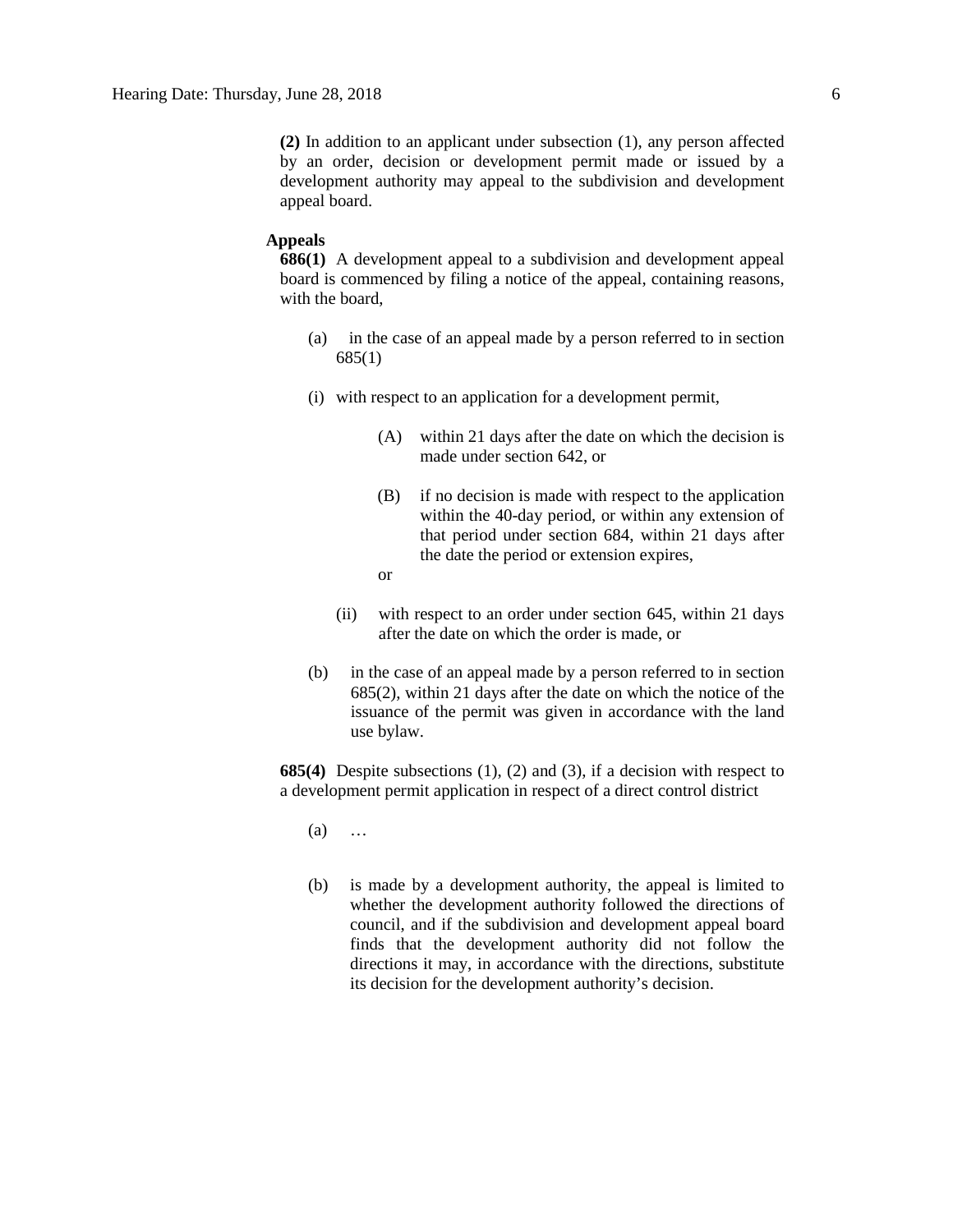#### **General Provisions from the** *Edmonton Zoning Bylaw*

The **General Purpose** of the (**DC1) Direct Development Control Provision (Bylaw 17739)** is to accommodate low intensity commercial and residential mixed-use development. The purpose is to complement the adjacent residential and employment uses with a transition of mixed compatible uses. Development regulations shall create a pedestrian-friendly environment and complement adjacent development through urban design controls and guidelines.

#### *Use*

Under Section (DC1) Direct Development Control Provision (Bylaw 17739), section 3(e) of Area 'B', **Child Care Services** is a **Listed Use.**

Under Section 7.8(2), **Child Care Services** means:

a development intended to provide care, educational activities and supervision for groups of seven or more children under 13 years of age during the day or evening, but does not generally include overnight accommodation. This Use typically includes daycare centres; out-ofschool care centres; preschools; and dayhomes/group family care providing child care to seven or more children within the care provider's residence.

#### **Development Officer's Determination**

**The Site is designated a Site Specific Development Control Provision (Bylaw 17739).**

## Notice to Applicant/Appellant

Provincial legislation requires that the Subdivision and Development Appeal Board issue its official decision in writing within fifteen days of the conclusion of the hearing.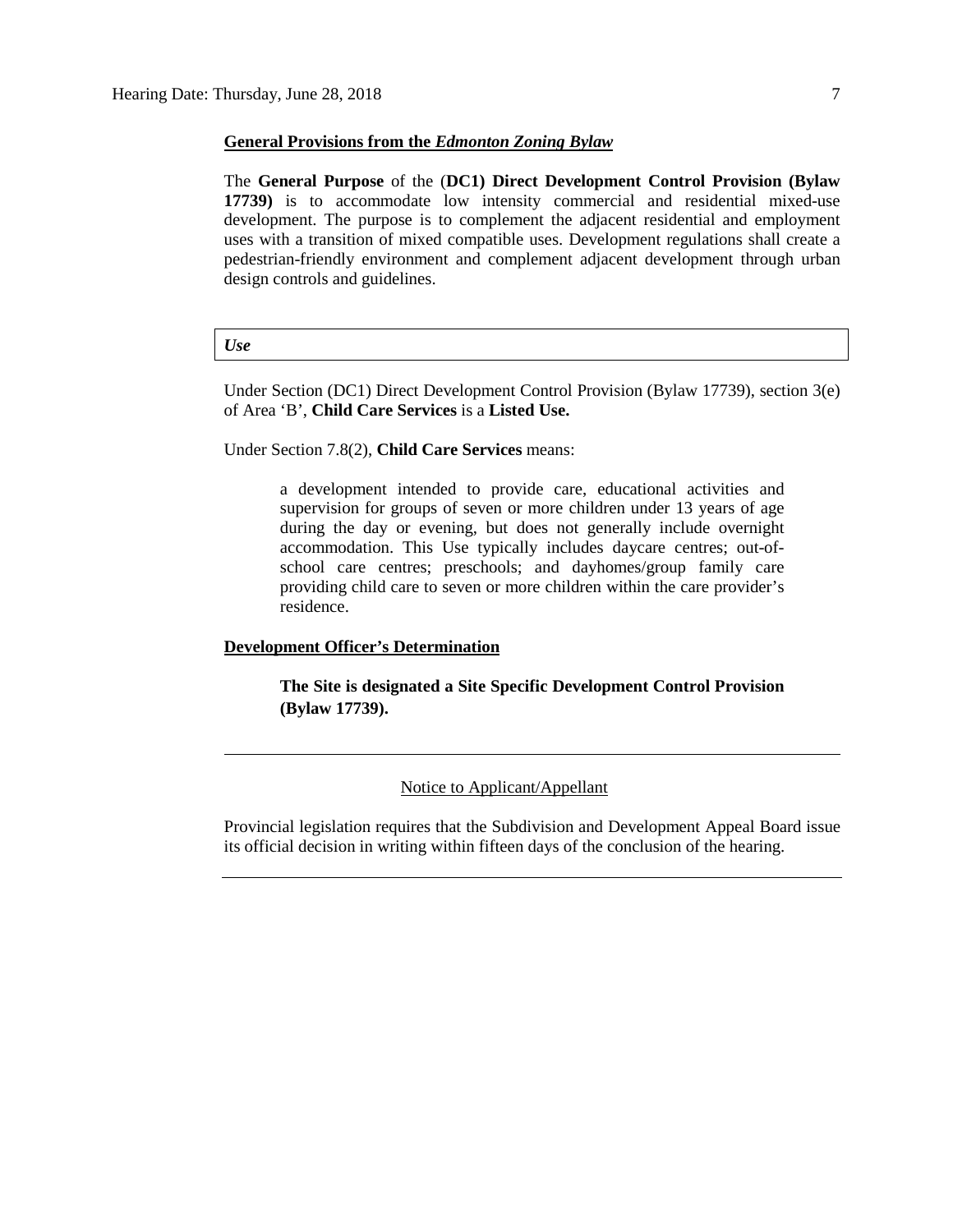| <b>Edmonton</b>                                                                               | Project Number: 271687264-001<br>Application Date:<br>JAN 10, 2018<br>Printed:<br>April 11, 2018 at 8:13 AM<br>$1$ of $3$<br>Page:          |
|-----------------------------------------------------------------------------------------------|---------------------------------------------------------------------------------------------------------------------------------------------|
|                                                                                               | <b>Major Development Permit</b>                                                                                                             |
| the limitations and conditions of this permit, of the Edmonton Zoning Bylaw 12800 as amended. | This document is a record of a Development Permit application, and a record of the decision for the undertaking described below, subject to |
| Applicant                                                                                     | Property Address(es) and Legal Description(s)<br>6060 - ANDREWS WAY SW                                                                      |
|                                                                                               | Plan 1524442 Blk 20 Lot 85                                                                                                                  |
|                                                                                               | Specific Address(es)                                                                                                                        |

|                                                                          | Specific Address(es)                                                                                                                |
|--------------------------------------------------------------------------|-------------------------------------------------------------------------------------------------------------------------------------|
|                                                                          | Suite:<br>102, 6060 - ANDREWS WAY SW                                                                                                |
|                                                                          | Suite:<br>112, 6060 - ANDREWS WAY SW                                                                                                |
|                                                                          | Suite:<br>114, 6060 - ANDREWS WAY SW                                                                                                |
|                                                                          | Entryway: 102, 6060 - ANDREWS WAY SW                                                                                                |
|                                                                          | Entryway: 112, 6060 - ANDREWS WAY SW                                                                                                |
|                                                                          | Entryway: 114, 6060 - ANDREWS WAY SW                                                                                                |
|                                                                          |                                                                                                                                     |
|                                                                          | Building: 102, 6060 - ANDREWS WAY SW                                                                                                |
| <b>Scope of Permit</b><br>an outdoor playspace (remove 6 parking spaces) | To change the use from a Professional, Financial and Office Support Services to a Child Care Services (122 children) and to develop |
| <b>Permit Details</b>                                                    |                                                                                                                                     |
| Class of Permit: Class B                                                 | Contact Person:                                                                                                                     |
| Gross Floor Area (sq.m.):                                                | Lot Grading Needed?: N                                                                                                              |
| New Sewer Service Required: N                                            | NumberOfMainFloorDwellings:                                                                                                         |
| Site Area (sq. m.):                                                      | Stat. Plan Overlay/Annex Area: (none)                                                                                               |
| I/We certify that the above noted details are correct.                   |                                                                                                                                     |
| Applicant signature:                                                     |                                                                                                                                     |
|                                                                          |                                                                                                                                     |
|                                                                          |                                                                                                                                     |
| Approved                                                                 |                                                                                                                                     |
|                                                                          |                                                                                                                                     |
|                                                                          |                                                                                                                                     |
|                                                                          |                                                                                                                                     |
|                                                                          |                                                                                                                                     |
|                                                                          |                                                                                                                                     |
|                                                                          |                                                                                                                                     |
|                                                                          |                                                                                                                                     |
|                                                                          |                                                                                                                                     |
|                                                                          |                                                                                                                                     |
|                                                                          |                                                                                                                                     |
|                                                                          |                                                                                                                                     |
|                                                                          |                                                                                                                                     |
|                                                                          |                                                                                                                                     |
|                                                                          |                                                                                                                                     |
| <b>Development Permit Decision</b>                                       |                                                                                                                                     |
|                                                                          |                                                                                                                                     |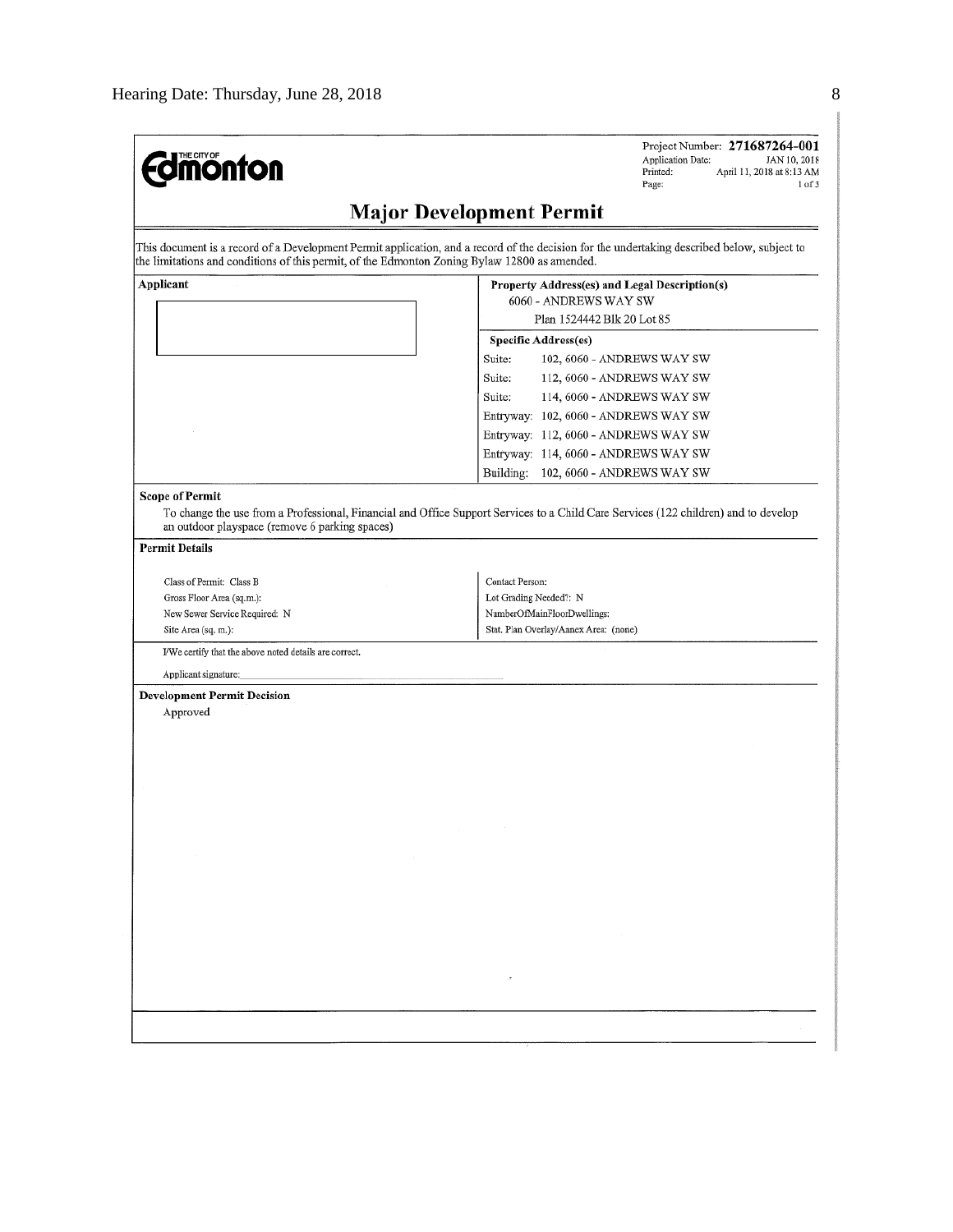$\hat{\mathcal{E}}$ 

| <b>monton</b>                                                                                                                                                                                                                                                                                                                                                                                                                                                                                 | Project Number: 271687264-001<br>Application Date:<br>JAN 10, 2018<br>Printed:<br>April 11, 2018 at 8:13 AM<br>$2$ of $3$<br>Page:                                                                                                                                                                                                                                                              |  |  |  |  |  |
|-----------------------------------------------------------------------------------------------------------------------------------------------------------------------------------------------------------------------------------------------------------------------------------------------------------------------------------------------------------------------------------------------------------------------------------------------------------------------------------------------|-------------------------------------------------------------------------------------------------------------------------------------------------------------------------------------------------------------------------------------------------------------------------------------------------------------------------------------------------------------------------------------------------|--|--|--|--|--|
| <b>Major Development Permit</b>                                                                                                                                                                                                                                                                                                                                                                                                                                                               |                                                                                                                                                                                                                                                                                                                                                                                                 |  |  |  |  |  |
| <b>Subject to the Following Conditions</b><br>1) The proposed Development shall be carried out in accordance with the approved plans. Any revision to the approved plans,<br>including the increase in the number of approved children, and/or expansion of the outdoor playspace, shall require a separate<br>Development Permit application.                                                                                                                                                |                                                                                                                                                                                                                                                                                                                                                                                                 |  |  |  |  |  |
| Section 4.h)                                                                                                                                                                                                                                                                                                                                                                                                                                                                                  | 2) No parking, loading, storage, trash collection, outdoor service or display area shall be permitted within a minimum Setback<br>adjacent to a public roadway, public walkway or a residential zone. Vehicular parking, loading, storage and trash collection areas<br>shall be screened from view from any adjacent Sites or public roadways in accordance with Section 55. (DC1. Bylaw 17739 |  |  |  |  |  |
| 3) The outdoor playspace shall be Fenced on all sides, and gates shall be self-latching. (Section 80.3.a)                                                                                                                                                                                                                                                                                                                                                                                     |                                                                                                                                                                                                                                                                                                                                                                                                 |  |  |  |  |  |
| 4) Passenger pick-up/drop-off spaces shall be designated with signs to reserve the parking spaces for Child Care Service pick-<br>up/drop-of. (Section 52.2 Schedule 1(32)(a)(i).                                                                                                                                                                                                                                                                                                             |                                                                                                                                                                                                                                                                                                                                                                                                 |  |  |  |  |  |
|                                                                                                                                                                                                                                                                                                                                                                                                                                                                                               | 4.a) The applicant must contact Brian Waddell, Parking Services at 780-944-5657 to arrange for the on-street passenger loading<br>zone signage to be installed. There is an associated cost for the two (2) signs that must be paid by the applicant                                                                                                                                            |  |  |  |  |  |
| 5) Subject to the right of appeal the permit is NOT VALID until the required Notification Period expires (date noted below in<br>accordance with Section 21.1 and 17.1                                                                                                                                                                                                                                                                                                                        |                                                                                                                                                                                                                                                                                                                                                                                                 |  |  |  |  |  |
| 6) An approved Development Permit means that the proposed development has been reviewed only against the provisions of the<br>Edmonton Zoning Bylaw. It does not remove obligations to conform with other legislation, bylaws or land title instruments such as<br>the Municipal Government Act, the ERCB Directive 079, the Edmonton Safety Codes Permit Bylaw or any caveats, covenants or<br>easements that might be attached to the Site. (Section 5.2)                                   |                                                                                                                                                                                                                                                                                                                                                                                                 |  |  |  |  |  |
| ADVISEMENTS:                                                                                                                                                                                                                                                                                                                                                                                                                                                                                  |                                                                                                                                                                                                                                                                                                                                                                                                 |  |  |  |  |  |
| 1) Signs require separate Development Applications.                                                                                                                                                                                                                                                                                                                                                                                                                                           |                                                                                                                                                                                                                                                                                                                                                                                                 |  |  |  |  |  |
| 2) A Building Permit is Required for any construction or change in use of a building. For a building permit, and prior to the Plans<br>Examination review, you require construction drawings and the payment of fees. Please contact the 311 Call Centre for further<br>information.                                                                                                                                                                                                          |                                                                                                                                                                                                                                                                                                                                                                                                 |  |  |  |  |  |
| 3) The City of Edmonton does not conduct independent environmental checks of land within the City. If you are concerned about<br>the suitability of this property for any purpose, you should conduct your own tests and reviews. The City of Edmonton, in issuing<br>this Development Permit, makes no representations and offers no warranties as to the suitability of the property for any purpose or<br>as to the presence or absence of any environmental contaminants on the property. |                                                                                                                                                                                                                                                                                                                                                                                                 |  |  |  |  |  |
|                                                                                                                                                                                                                                                                                                                                                                                                                                                                                               |                                                                                                                                                                                                                                                                                                                                                                                                 |  |  |  |  |  |
|                                                                                                                                                                                                                                                                                                                                                                                                                                                                                               |                                                                                                                                                                                                                                                                                                                                                                                                 |  |  |  |  |  |
|                                                                                                                                                                                                                                                                                                                                                                                                                                                                                               |                                                                                                                                                                                                                                                                                                                                                                                                 |  |  |  |  |  |
|                                                                                                                                                                                                                                                                                                                                                                                                                                                                                               |                                                                                                                                                                                                                                                                                                                                                                                                 |  |  |  |  |  |
| Variances<br>The Site is designated a Site Specific Development Control Provision (Bylaw 17739)                                                                                                                                                                                                                                                                                                                                                                                               |                                                                                                                                                                                                                                                                                                                                                                                                 |  |  |  |  |  |
| <b>Rights of Appeal</b><br>This approval is subject to the right of appeal as outlined in Chapter 24, Section 683 through 689 of the Municipal Government<br>Amendment Act.                                                                                                                                                                                                                                                                                                                   |                                                                                                                                                                                                                                                                                                                                                                                                 |  |  |  |  |  |
|                                                                                                                                                                                                                                                                                                                                                                                                                                                                                               |                                                                                                                                                                                                                                                                                                                                                                                                 |  |  |  |  |  |
|                                                                                                                                                                                                                                                                                                                                                                                                                                                                                               |                                                                                                                                                                                                                                                                                                                                                                                                 |  |  |  |  |  |
|                                                                                                                                                                                                                                                                                                                                                                                                                                                                                               |                                                                                                                                                                                                                                                                                                                                                                                                 |  |  |  |  |  |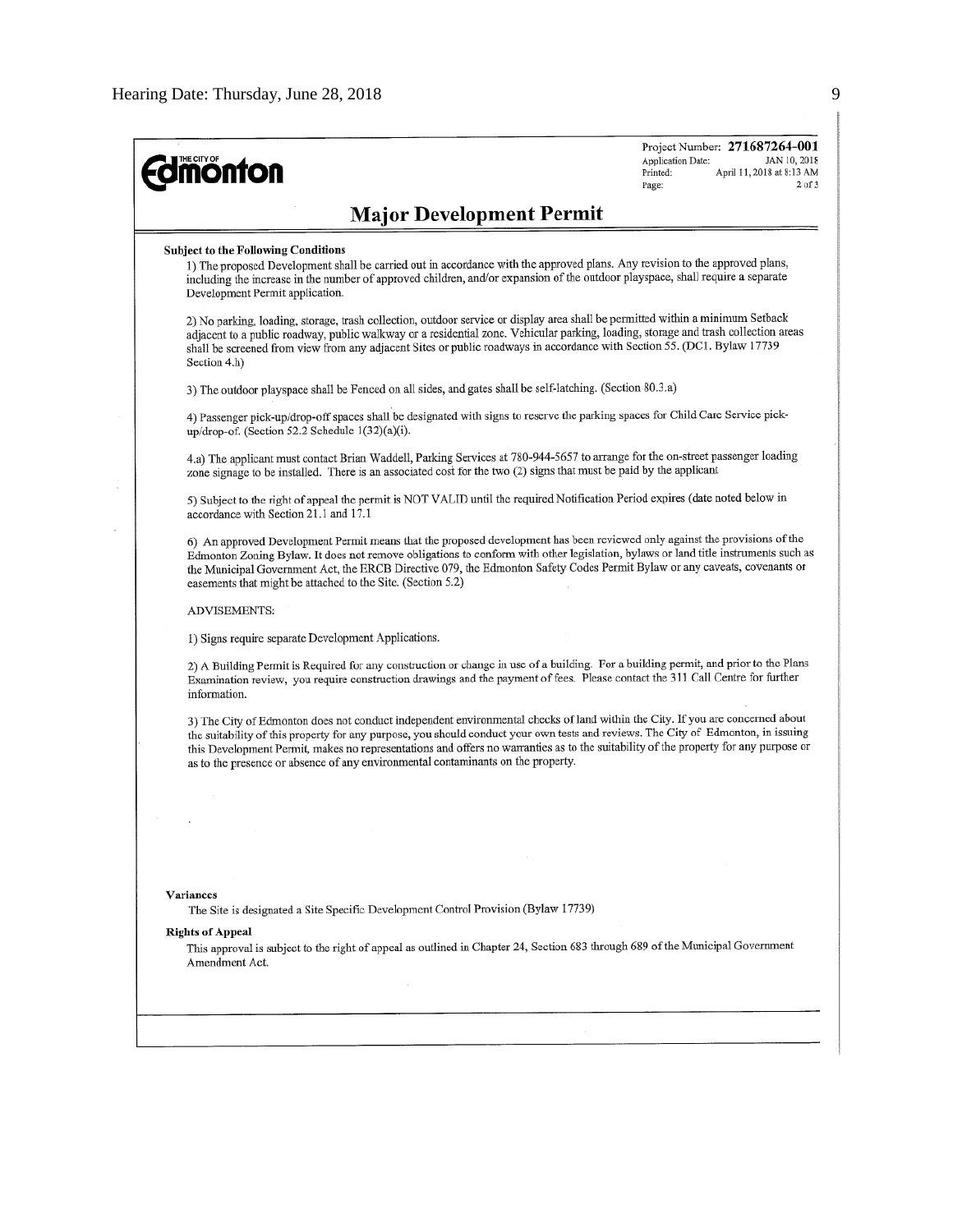| <b>Imonton</b>                                                                                                                                 |                                                     |                                            |                      | Application Date:<br>Printed:<br>Page: | Project Number: 271687264-001<br>JAN 10, 2018<br>April 11, 2018 at 8:13 AM<br>3 of 3 |  |  |  |  |
|------------------------------------------------------------------------------------------------------------------------------------------------|-----------------------------------------------------|--------------------------------------------|----------------------|----------------------------------------|--------------------------------------------------------------------------------------|--|--|--|--|
|                                                                                                                                                |                                                     | <b>Major Development Permit</b>            |                      |                                        |                                                                                      |  |  |  |  |
| Development Authority: BUCCINO, SAMANTHA<br>Signature:<br>Issue Date: Mar 15, 2018<br>Ends: Apr 12, 2018<br>Notice Period Begins: Mar 22, 2018 |                                                     |                                            |                      |                                        |                                                                                      |  |  |  |  |
| Fees<br>Major Dev. Application Fee<br>Total GST Amount:<br>Totals for Permit:                                                                  | <b>Fee Amount</b><br>\$326.00<br>\$0.00<br>\$326.00 | <b>Amount Paid</b><br>\$326.00<br>\$326.00 | Receipt#<br>04735287 | Date Paid<br>Jan 10, 2018              |                                                                                      |  |  |  |  |
|                                                                                                                                                |                                                     |                                            |                      |                                        |                                                                                      |  |  |  |  |
|                                                                                                                                                |                                                     |                                            |                      |                                        |                                                                                      |  |  |  |  |
|                                                                                                                                                |                                                     |                                            |                      |                                        |                                                                                      |  |  |  |  |
|                                                                                                                                                |                                                     |                                            |                      |                                        |                                                                                      |  |  |  |  |
|                                                                                                                                                |                                                     |                                            |                      |                                        |                                                                                      |  |  |  |  |
|                                                                                                                                                |                                                     |                                            |                      |                                        |                                                                                      |  |  |  |  |
|                                                                                                                                                |                                                     |                                            |                      |                                        |                                                                                      |  |  |  |  |
|                                                                                                                                                |                                                     |                                            |                      |                                        |                                                                                      |  |  |  |  |
|                                                                                                                                                |                                                     |                                            |                      |                                        |                                                                                      |  |  |  |  |
|                                                                                                                                                |                                                     |                                            |                      |                                        |                                                                                      |  |  |  |  |
|                                                                                                                                                |                                                     |                                            |                      |                                        |                                                                                      |  |  |  |  |